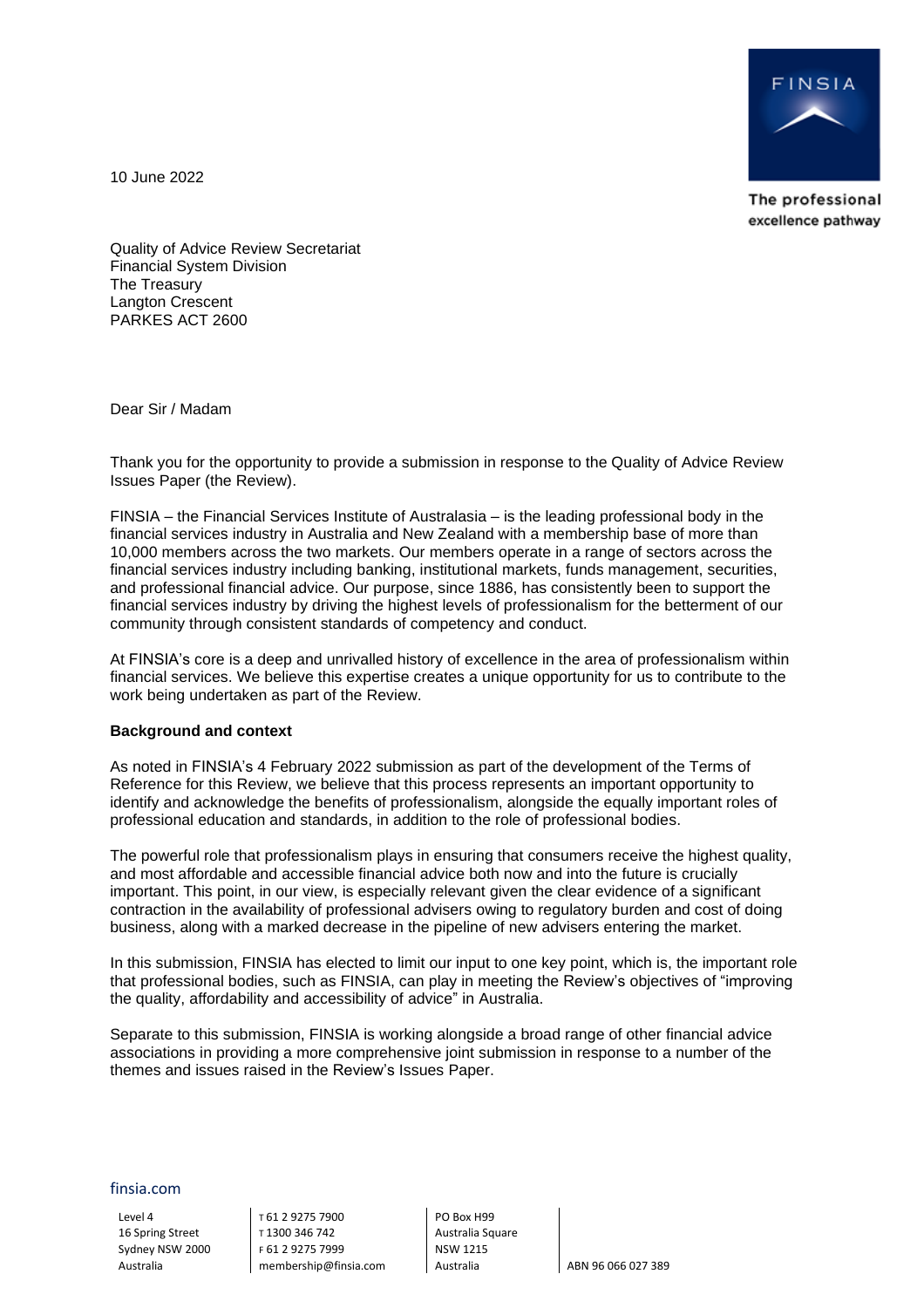## **Our recommendation**

In our view, there is considerable merit in exploring how the regulatory model of oversight for financial advisers can be evolved in a way that seeks to mirror other existing regulatory oversight models which currently exist in respect of other professionals within our market. Perhaps the most relevant, and most prominent, model worth considering is that which currently exists within the accounting profession in Australia.

Any measure of objective assessment would conclude that a very robust and well defined coregulatory framework currently exists in respect of the oversight and monitoring of professional accountants in Australia. Professional accountants are widely regarded by both the community, and regulatory agencies, as upholding the highest standards of professional conduct with a high degree of consistency and uniformity when it comes to adherence with standards of conduct and behavior. These features also play an important role in maintaining relative affordability and accessibility for consumers seeking access to advice. Additional benefits also accrue from the existing co-regulatory framework insofar as supporting the profession's capacity to continue to attract and retain talent to support the long-term provision of professional advice to consumers.

We recommend that work be undertaken by the QOAR Team to explore the features of the coregulatory model that currently exists within the accounting profession, and other similarly structured professions such as lawyers and engineering, to determine if the government believes such a model may serve as a valuable guide for the evolution of the regulatory framework in respect of financial advisers in Australia.

For FINSIA's part, we certainly would be willing to play an active role in the oversight of our members in the financial advice sector, and we expect that our peer group of professional bodies would also be prepared to play a larger and more expansive role with their members.

As a professional body that embodies knowledge and education at its core, FINSIA already has inplace existing frameworks (supported by powers granted under the organisation's Constitution and other governance principles) to:

- require the fulfilment of periodic continuing professional development obligations
- deliver ongoing technical knowledge to our community of members
- provide tools and other support materials to assist members with the execution of their dayto-day functions as an adviser
- put in place standards of conduct and ethical principles with which members are required to comply
- monitor the conduct of members in maintaining the highest standards of professionalism and ethical behaviour
- receive complaints against our members
- undertake investigations into complaints made against our members, and
- take disciplinary action against our members, where appropriate.

It is also open to FINSIA to put in place additional requirements on our members in respect of adherence with any specific or general obligations under regulation or law. This potentially means that there is considerable scope for a co-regulatory model of oversight to be developed with the government to meet the policy objectives of delivering high quality, affordable and accessible financial advice to Australian consumers.

In considering how a co-regulatory model of oversight might work in the area of professional financial advice, a number of key issues would need to be addressed in the formation of an appropriately designed framework. At this point, some of the initial key issues that we consider to be relevant are identified below.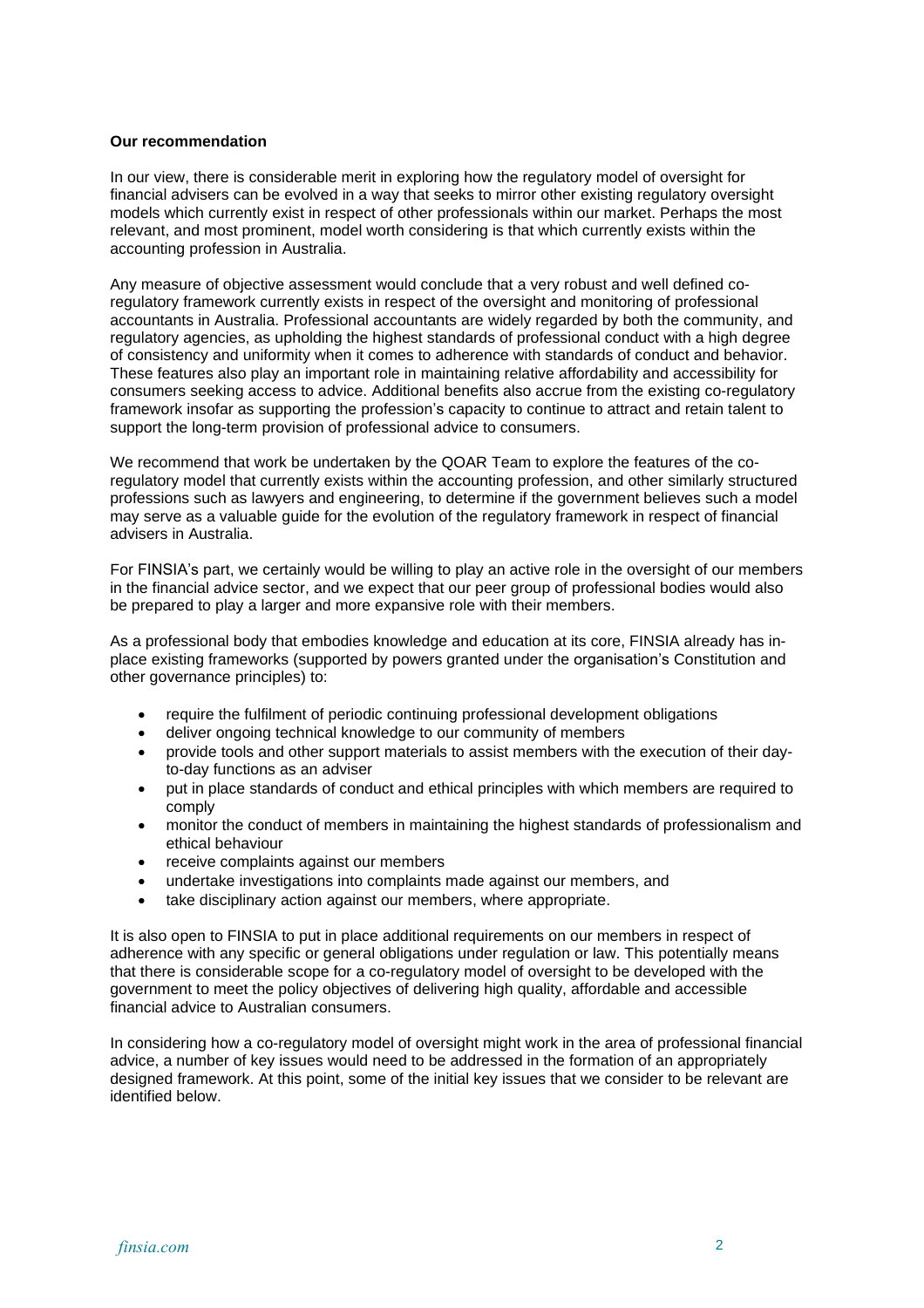• Maintain a publicly accessible register of members subject to co-regulatory oversight

Alongside ASIC, it would be appropriate to consider how professional bodies can readily make available to the public a current register of members who hold a valid professional practice certificate of some form. Such a register would be complementary to information held by ASIC and shared from the professional body to ASIC on a periodic basis.

• Uphold periodic audit processes to review and confirm adherence to specific and general obligations

The professional body would need to establish and uphold a structured and comprehensive periodic audit and review process that seeks to confirm that members maintain the appropriate competencies, processes and procedures, and documentary evidence to support their role as a financial adviser. Such processes would also encompass a review of evidence to support the member's requirement to meet certain minimum annual continuing professional development obligations.

• Ensure that a mechanism exists to record sanctions and disciplinary action

The professional body would need to put in place and maintain a mechanism that would allow for the recording of sanctions or disciplinary actions against individual members and would need to be aligned with the proposed industry-wide monitoring process overseen by ASIC.

## **International experience**

FINSIA is aware that comparable co-regulatory oversight models in respect of the professional financial advice sector exist in other jurisdictions around the world.

One of the most relevant international case studies, in our view, can be found in considering the United Kingdom's approach.

In the UK, the Financial Conduct Authority (FCA) provides headline oversight for more than 50,000 financial services firms. The FCA's strategic objectives would be considered very closely aligned with the objectives set for ASIC in Australia, which is, 'to ensure that the relevant markets function well' and to:

- protect consumers
- protect financial markets, and
- promote competition.

The FCA requires that all retail investment advisers hold a Statement of Professional Standing [a form of public practicing certification] which can be awarded by one of seven different professional membership bodies in the UK market. The Statement of Professional Standing requires three core criteria to be satisfied, being:

- 1. completion of an FCA-recognised qualification in respect of providing financial advice
- 2. completion of periodic continuing professional development obligations, and
- 3. adherence to a code of conduct and the ability to demonstrate 'fit and proper' standing to provide financial advice.

The model employed by the FCA encompasses a periodic review cycle of the seven awarding membership bodies, to ensure that the frameworks are being administered in a manner that is consistent with the regulator's standards and expectations.